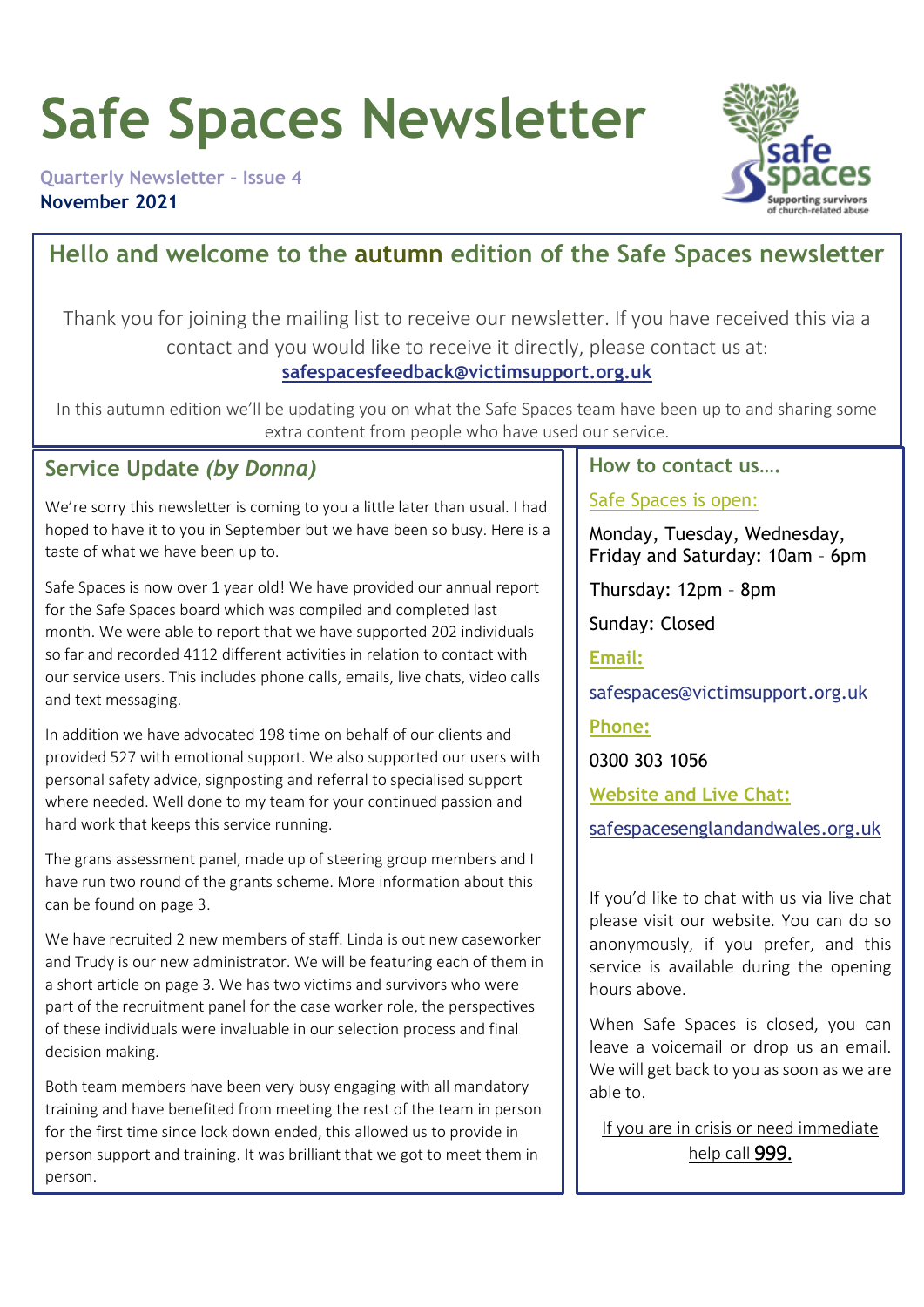### **Safe Spaces Grants Service Update** *(by Donna)*

Safe Spaces launched its grant service in July. Grants information and the application were uploaded to the Safe Spaces website and distributed far and wide. A grans selection committee was set up, consisting on three steering group members who were also survivors of church related abuse and myself as project manager.

For Round 1, we received 8 applications and made positive decision on 4 of them. The successful projects were:

### Newcastle Diocese: Church of England – If I Told you What Would You Do?

The proposed project was to design and develop accessible multimedia resources and materials to engage survivors of church based abuse and educate those who need to respond well to them.

### Survivors' Voices: Church of England - #Church Too Programme

Survivors' voices will pilot 3 peer support groups run by survivors of church abuse, with 2 distinct formats to meet the needs of different groups.

- 'Unshamed' will run a church-based group for survivors and others with 6 biblically based sessions aimed at healing and empowerment
- 'Unbinding' (for survivors only) will run in a diocese in partnership with the Safeguarding Team and a virtual national group

### MACSAS (Survivors Reference Group): Church of England

The grant money will allow the SRG to continue it work. Key activities include policy consultation and development in relation to safeguarding, survivor engagement and redress, training and development and delivery, sitting on interview panels, advocating for Church abuse survivors and peer support.

### The Voices of Awareness Creative Media Group (VOACMG): Catholic Church – "Dedicated to supporting you to develop your own ideas"

Survivors of Institutional Abuse establishing, managing, hosting and expanding creative media platforms to amplify the diversity of voices, perspectives, concerns, wisdom, expertise, lived experiences and ideas of all survivors of institutional abuse equally.

In fact, Voices of Awareness are recruiting a new administrator to fulfil this role. You can find the advert here:

Round 2 was swiftly advertised and we will provide details of the grants provided in the next Safe Spaces Newsletter.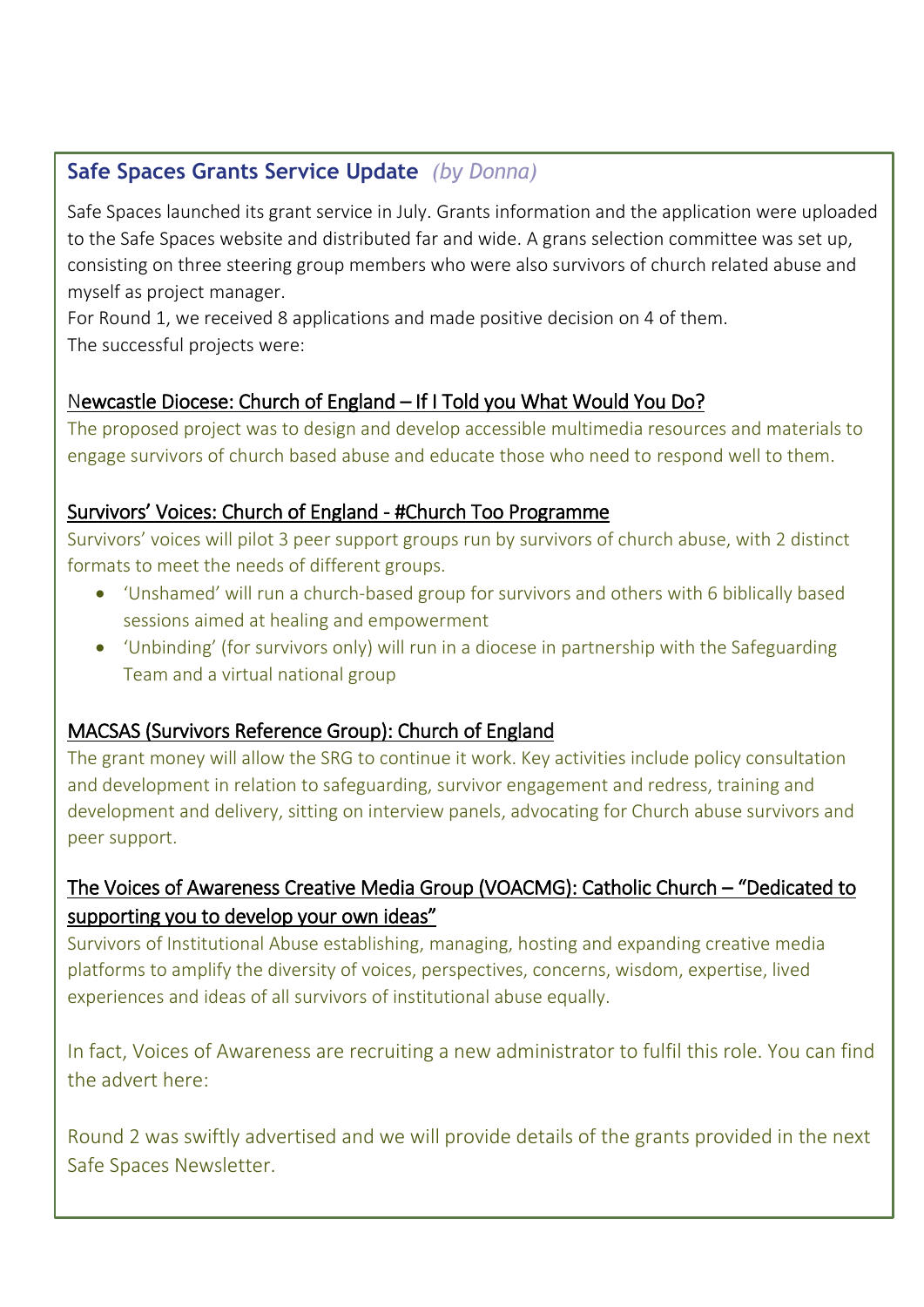### **Something about Linda: Our New Case Worker**







My name is Linda I joined the Safe Spaces team in September this year. My previous job was as CEO of a registered charity based in West Yorkshire supporting families whose lives have been affected by sexual abuse. The charity closed in 2019 due to lack of funding which prompted myself and my husband to make the move to Northumberland. I applied for the post at Safe Spaces as I have had many years' experience of supporting survivors of abuse and I welcome the challenge of learning more about the structures of the churches, however the main reason I applied is I enjoy being part of a team, offering support and sharing knowledge with each other.

In my spare time I enjoy walking my dogs on the beach every day. I also absolutely love spending time with my children and grandchildren.

### **Something about Trudy: Our New Administrator**

Hi I'm Trudy - I live in the Yorkshire area and I have 2 mad spaniels who you can see from these pics, enjoy playing in the mud and being at the seaside! I joined Safe Spaces after leaving the NHS to retrain as a therapeutic counsellor. I use my skills in administration to support the team with report writing. Safe Spaces not only allows me to broaden my outlook on abuse in an area I was not familiar with, but as administrator I use my experience to compile the data that goes into reports which identify and validate the hard work of the team and the need for the service. I have an insight into some of the difficulties people face when trying to share their experiences and how this impacts their lives. The team all work really hard and provide so much support for others, compiling information to reflect their efforts is a pleasure.

My weekends are taken up with volunteering for a local charity who support the mental and physical wellbeing of the local community

I also make soy wax candles for friends, family and me! Full of natural essential oils, I'm always relaxed when in production!

I'm a massive Great British Bake Off fan and can knock up a good meringue when occasion calls for it!





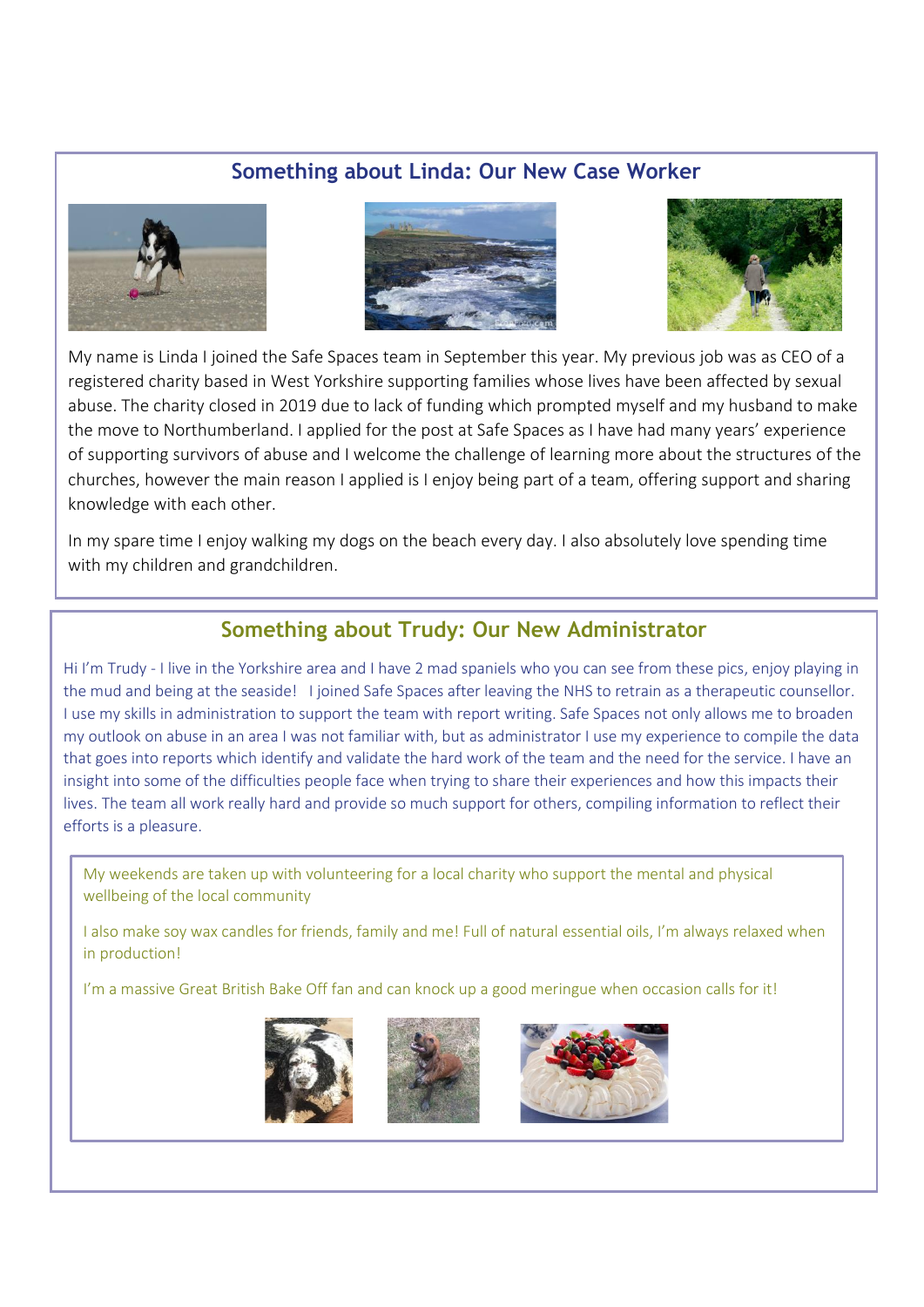

As Victim Support marks the one year anniversary of the service supporting victims and survivors of church based abuse, the organisation reflects on how important survivor's involvement and essential feedback is in providing the right environment for people to be heard. In our 'compliments' section of the November newsletter you will be able to read for yourselves how much of a positive impact the Safe Spaces Project has been for one individual. But this outcome is reliant not only on survivors coming forward, but the Safe Spaces Team as a whole…..

The team is comprised of trained support advocates, who have undergone specialist training in supporting survivors of sexual violence and have qualified as recognised Independent Sexual Violence Advisor (ISVA). Also specifically trained in how churches respond to abuse cases and the issues affecting those who have had, or still have, a relationship with the church.

The support provided over the last year by dedicated caseworkers has included advocacy with the church and other authorities, trauma informed emotional support, information, advice and mediation, as well as connecting survivors with peer support organisations.

The support of survivors who helped design and develop Safe Spaces from the beginning has been essential. Survivors have actively engaged with the service providing feedback, insight and information, and the survivor steering group has provided vital expertise in shaping and delivering the service and this was acknowledged by Victims Supports Area Manager.

*"The support provided by Safe Spaces over the past year highlights the need for services supporting survivors of church-related abuse. We are immensely grateful to those survivors who have engaged with us to help shape the service, and their input, feedback and advice has been invaluable".* 

*"As we move into our second year, we want survivors who have not yet accessed our service to know how committed we are to supporting victims of church-based abuse. Safe Spaces provides specialist support, independent of the police or any faith-based institution."*

Lesley McLean, Victim Support's Area Manager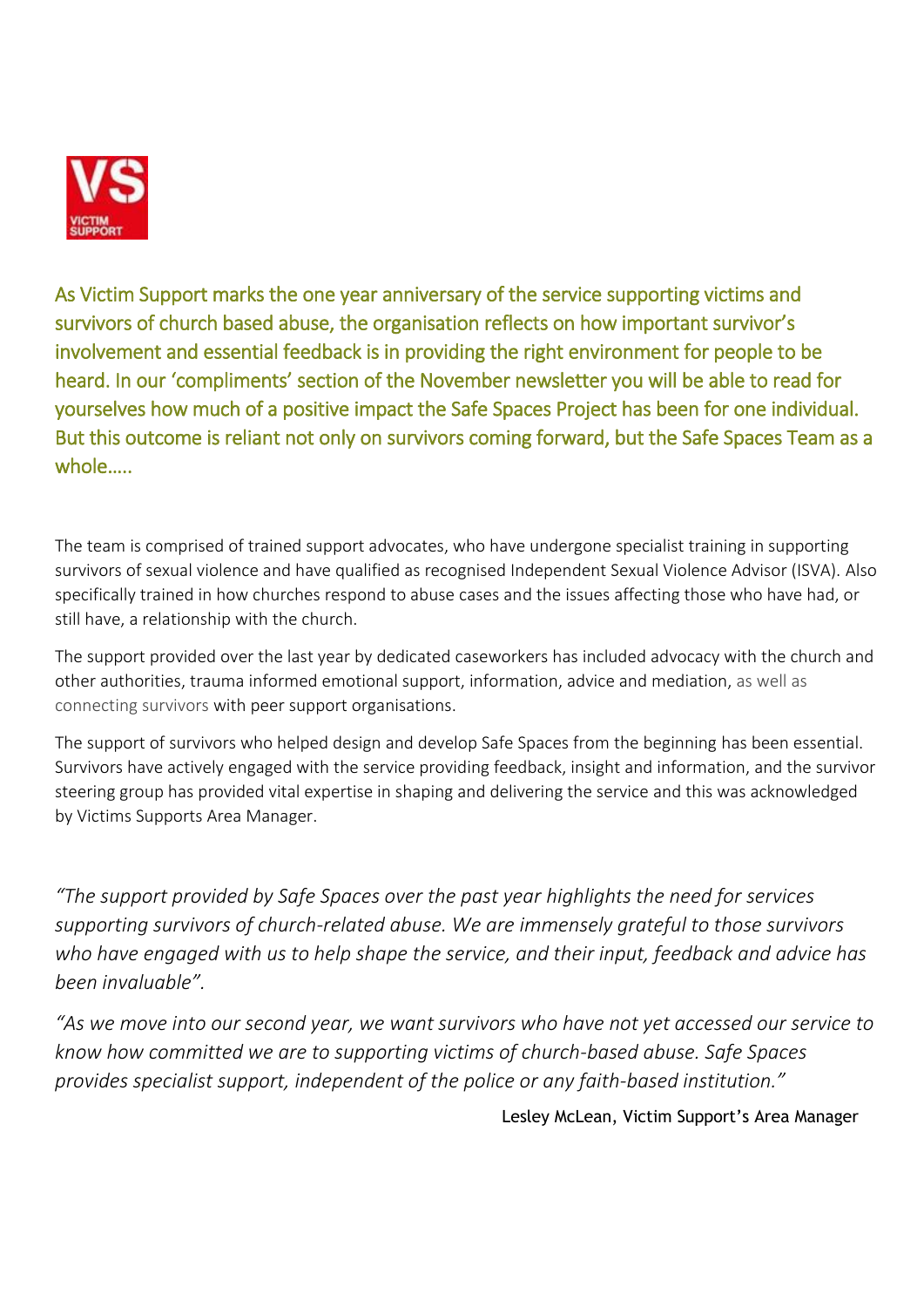### **Safe Spaces Compliments**

Feedback is incredibly important to the Safe Spaces Service. When we are nearing the end of support with service users, we send a form asking for feedback.

This autumn we are sharing, with the permission of the service user, the heartfelt gratitude and experience of support they felt during a most difficult time.

### "Victim Support Safe Spaces has been a lifeline to me during the most difficult period of my life"

*"I had suppressed the trauma of serious sexual assault for years. I knew I needed to tell the truth about what happened to me to protect others from harm. Yet the fears I had of the possible consequences terrified me. It is difficult to write this now, but my sense of responsibility for what had happened to me extended to protecting the person who raped me and the clergyman who had threatened me into silence."* 

Client Sept 2021

We share the following content with the full permission of the service user concerned, they wanted to express that victims are not alone in their thoughts and feeling and that Safe Spaces Victim Support were there for them, they felt listened to and were helped to discern a course of action that was right for them. We extend our confidentiality to protect our handlers, there are no reference made to any individual for privacy reasons.

### The experience of a Safe Spaces Service User

*When I first called the helpline I was in a desperate state. I was signed off sick by my GP with stress and anxiety and although I had been honest with my GP about the reasons for my trauma they were not able to give me any specialist guidance other than strongly suggesting that I consider reporting the rape to the police. My contact at Safe Spaces listened to what had happened to me and was able to calmly talk me through the process. It helped so much to be heard and understood for the first time by someone who was able to give me expert guidance and knew the police reporting process well.*

*When I phoned 101 I was told that due to the severity of the crime I needed to go to my local police station that same day where I would be met by specialist CID officers who would take my statement. When I arrived at the police station the CID officers were not there and I had to give my statement in a*  room off the front reception desk within earshot of other members of the public. Being able to phone the *helpline before and after this awful experience really helped me deal with what was happening.*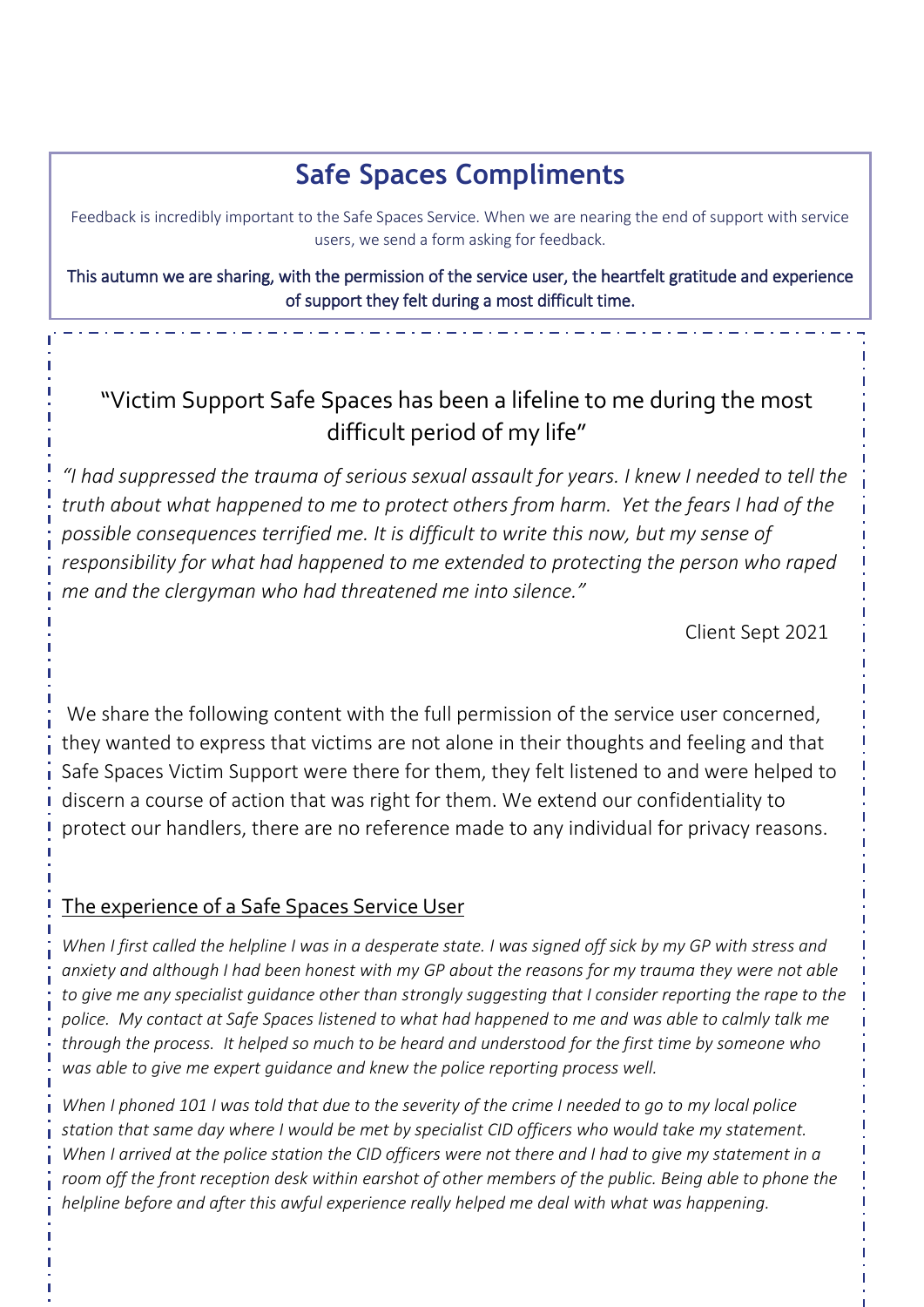### The experience of a Safe Spaces Service User cont….

.

*I then waited another week before the specialist officer in charge of my case was able to take my recorded statement. When the day came I was phoned, just as I was leaving the house to go to the police station, to say that due to a failure of technology at the police station it would not be possible to take the statement that day and it might be "some weeks" before another available slot might be arranged. I was devastated. My parents had travelled some distance to take care of my son while I was there and I had finally psyched myself up to do what I needed to do. Again, I phoned the safe spaces helpline and XXXXX was able to get in touch with the officer in charge of my case and explain the consequence of delaying my being able to make the statement. Within half an hour the officer in charge had found a way of rectifying the technological difficulties and my recorded statement was taken later that afternoon.*

### **"Safe Spaces was a real blessing"**

*However difficult the initial police process was for me, I want to share with whoever is reading this that everything in my life has already greatly improved from having reported this crime.* 

*Hopefully others will have a better experience but I want to share that even having had the challenges I've had I still feel a thousand times better for having reported what happened to me.* 

*Being guided and supported every step of the way by XXXXX, XXXXX and the team at Safe Spaces was a real blessing and I cannot commend this service to you highly enough.*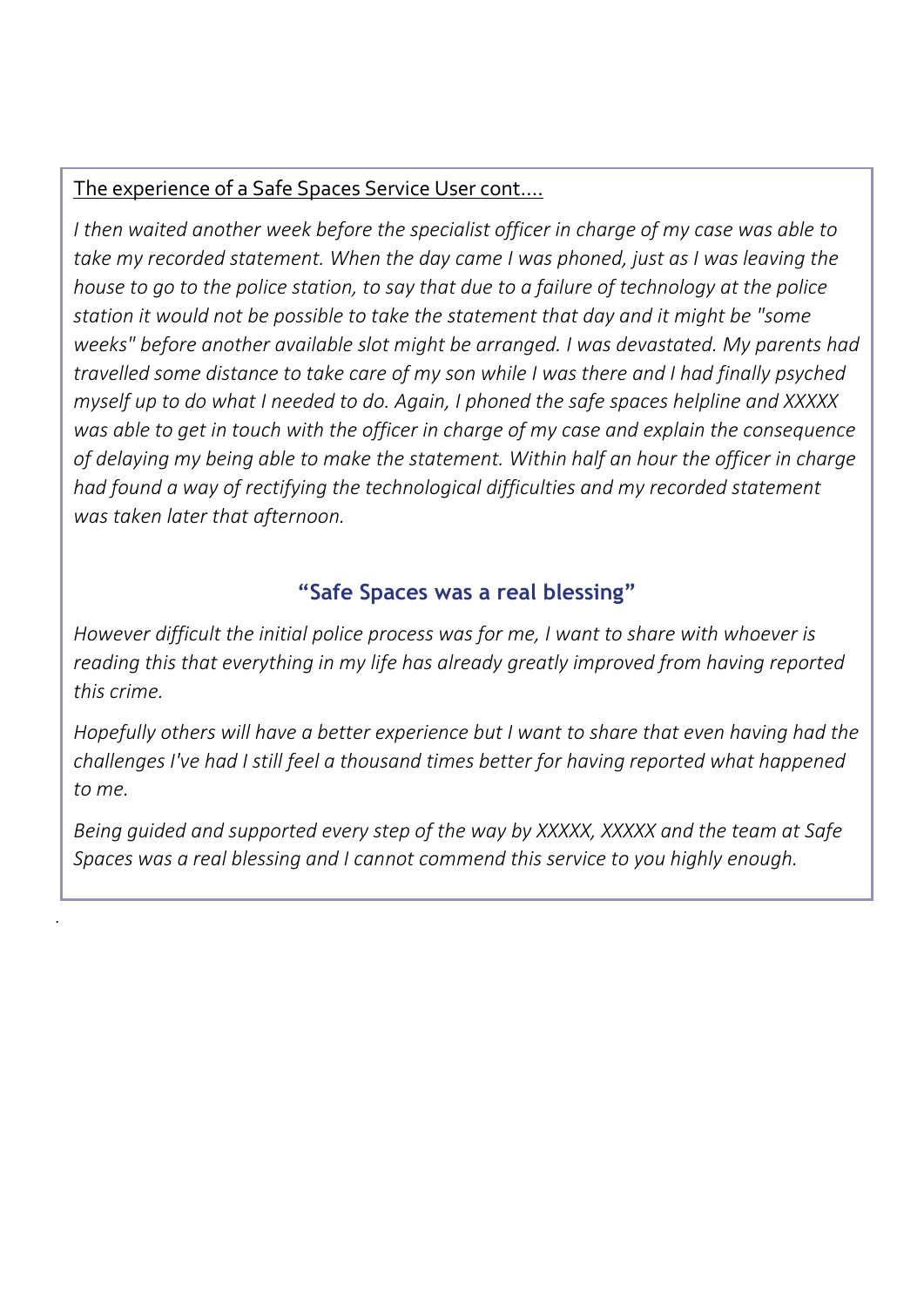# Third and Final Grant Application Round



### **Round 3 of the Safe Spaces Grants Programme**

### *Breaking the silence of church-related abuse*

#### **\*Safe Spaces are now releasing Round 3 of the Grants Programme\***

**Are you a group or project providing support to survivors of church-related abuse? Are you wanting to set up a group to provide support to survivors of church-related abuse? Is the support focussed around self-help?** 

We have grants available for new or existing groups or projects doing just that.

You can apply for one-off funding of up to £5000 to kick-start a new project or to extend your services to meet the needs of victims and survivors of Church related abuse.

To be successful you'll need to be thinking about how your project promotes any, or all, of the following;

- Education
- Physical wellbeing
- Psychological Wellbeing
- Spiritual

The types of projects we'd like to see are ones which;

- Are creative
- Address loneliness and promote connectedness
- Promote peer support
- Promote physical and emotional health and wellbeing
- Promote healthy relationships

This brand-new initiative is part of the Safe Spaces Project which provides an independent helpline, advocacy and support service for adults who have experienced church-related abuse. The service is funded by the charitable company 'Safe Spaces England and Wales' (SSEW), which was formed by the Archbishops' Council (Church of England) and the Catholic Church in England and Wales.

All the information about how to apply, including the application form, can be found on the Safe Spaces website [www.safespacesenglandandwales.org.uk/grant-funding/](http://www.safespacesenglandandwales.org.uk/grant-funding/)

We would encourage you to read all of the eligibility criteria before applying. The new deadline for applications is the 9th January 2022